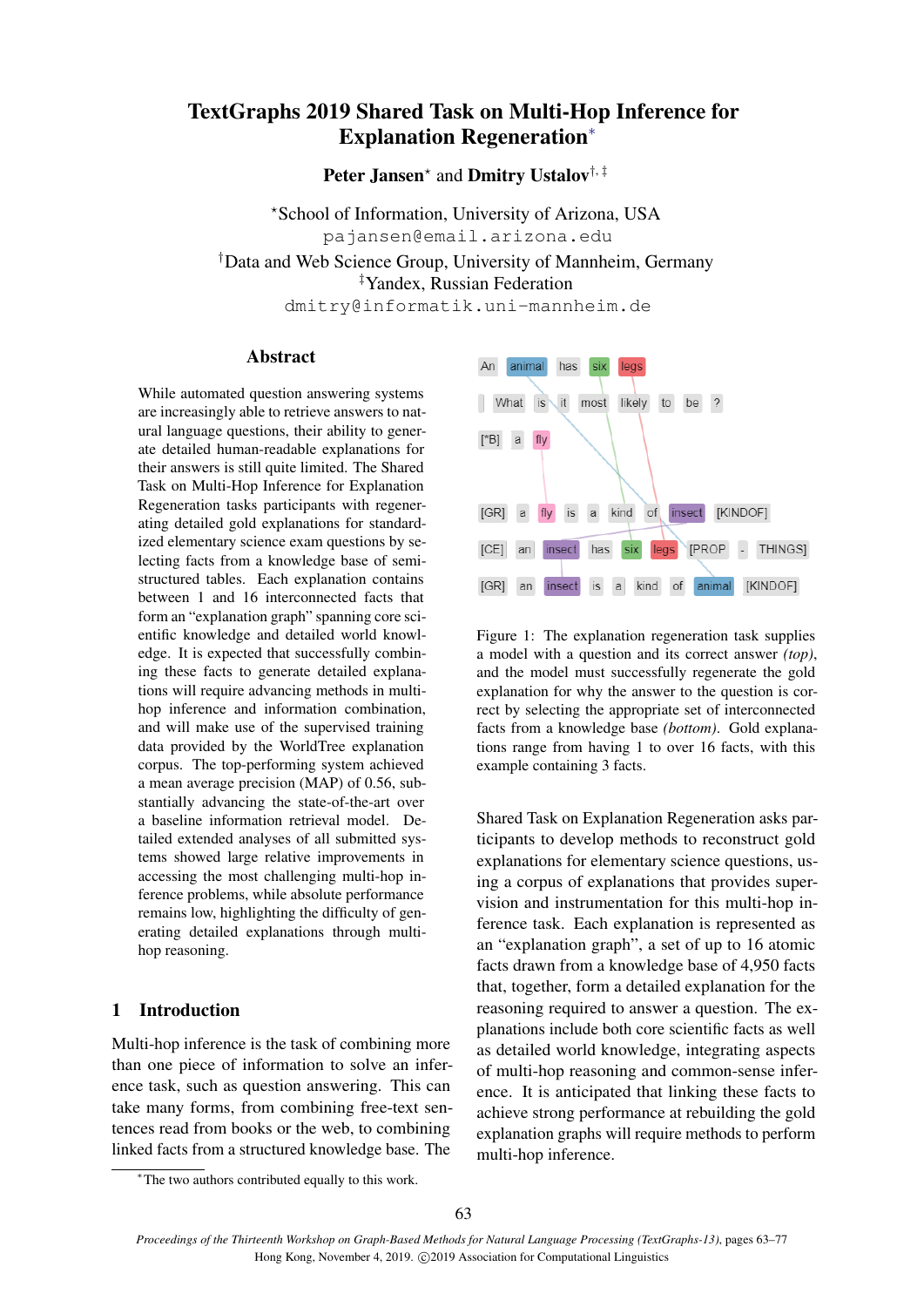Large language models have recently demonstrated human-level performance on elementary and middle school standardized multiple choice science exams, achieving 90% on the elementary subset, and 92% on middle-school exams [\(Clark](#page-13-0) [et al.,](#page-13-0) [2019\)](#page-13-0). While these models are able to answer most questions correctly, they are generally unable to explain the reasoning behind their answers to a user, for example generating the explanation in Figure [1.](#page-0-0) This inability to perform interpretable, explanation-centered inference places strong limits on the utility of these underlying solution methods. For example, an intelligent tutoring system that provides students correct answers but that is unable to explain why they are correct limits the student's ability to acquire a deep understanding of the subject matter. Similarly, in the medical domain, a system that recommends a patient receive a particular surgery but that is unable to explain why presents challenges towards trusting that the system has made the correct medical decision.

Multi-hop inference provides a natural mechanism for producing explanations by aggregating multiple facts into an "explanation graph", or a series of facts that were used to perform the inference and arrive at a particular answer. By providing these same facts to a user in the form of a humanreadable explanation, the user is able to inspect the reasoning made by an automated algorithm, both to understand its reasoning and evaluate its soundness. An additional implication of multi-hop inference is the ability to meaningfully combine facts using smaller, human-scale (or child-scale) knowledge resources to perform the inference task. For example, the RoBERTa model [\(Liu et al.,](#page-14-0) [2019\)](#page-14-0) used to achieve 90% accuracy on science exam question answering by [Clark et al.](#page-13-0) [\(2019\)](#page-13-0) was pre-trained on 160GB of text, while the WorldTree explanation corpus [\(Jansen et al.,](#page-14-1) [2018\)](#page-14-1) used here shows these same questions can be answered and provided with detailed explanations using only 500KB of text, a difference of *more than 5 orders of magnitude*. [1](#page-1-0) Unfortunately multi-hop reasoning is currently very challenging, and current methods have strong limitations due to noise in this information aggregation process, the limitations of existing training data, and the ultimate numbers of facts required to build detailed explanations. These contemporary chal-

<span id="page-1-0"></span><sup>1</sup>The knowledge base in the WorldTree explanation corpus is approximately 500KB, a factor of 320,000 times less than the 160GB of text used to train the RoBERTa language model [\(Liu et al.,](#page-14-0) [2019\)](#page-14-0).

lenges are briefly described in Section [2.](#page-1-1)

We propose "explanation regeneration" as a stepping-stone task on the path towards large-scale multi-hop inference for question answering and explanation generation. Explanation regeneration supplies a model with both a question and correct answer, and asks the model to regenerate a detailed gold explanation (generated by a human annotator) by selecting one or more facts in a knowledge base that the model believes should be in the explanation. As the results of this shared task show, even with the question and correct answer provided, regenerating a detailed explanation proves to be an extremely challenging task, even when the facts are drawn from a comparatively small knowledge base. It is our hope that this stepping-stone task will help inform methods of combining information to support inference, and provide instrumentation to develop algorithms capable of combining large numbers of facts (10+) that appear challenging to reach with current methods for multi-hop inference.

# <span id="page-1-1"></span>2 Contemporary Challenges in Multi-hop Inference

Semantic Drift. One of the central challenges to performing multi-hop inference is that meaningfully combining facts  $-$  i.e. traversing from one fact to another in a knowledge graph – is a noisy process, in large part because the signals we have for knowing whether two facts are relevant to answering a question (and can thus be meaningfully combined) are imperfect. Often times those signals are as simple as lexical overlap – two sentences (or nodes) in a knowledge graph sharing one or more of the same words. Sometimes this lexical overlap is a useful traversal mechanism – for example, knowing both "a fly is a kind of [insect]" and "an [insect] has six legs", two facts that connect on the word *insect*, helps answer the question about *insect identification* in Figure [1.](#page-0-0) Unfortunately, often times these signals can lead to information that is not on context or relevant to answering a particular question – for example, combining "a [tree] is a kind of living thing" and "[trees] require sunlight to survive" would be unlikely to help answer a question about *"Which adaptations help a tree survive the heat of a forest fire?"*.

The observation that chaining facts together on imperfect signals often leads inference to go offcontext and become errorful is the phenomenon of "semantic drift" [\(Fried et al.,](#page-13-1) [2015\)](#page-13-1), and has been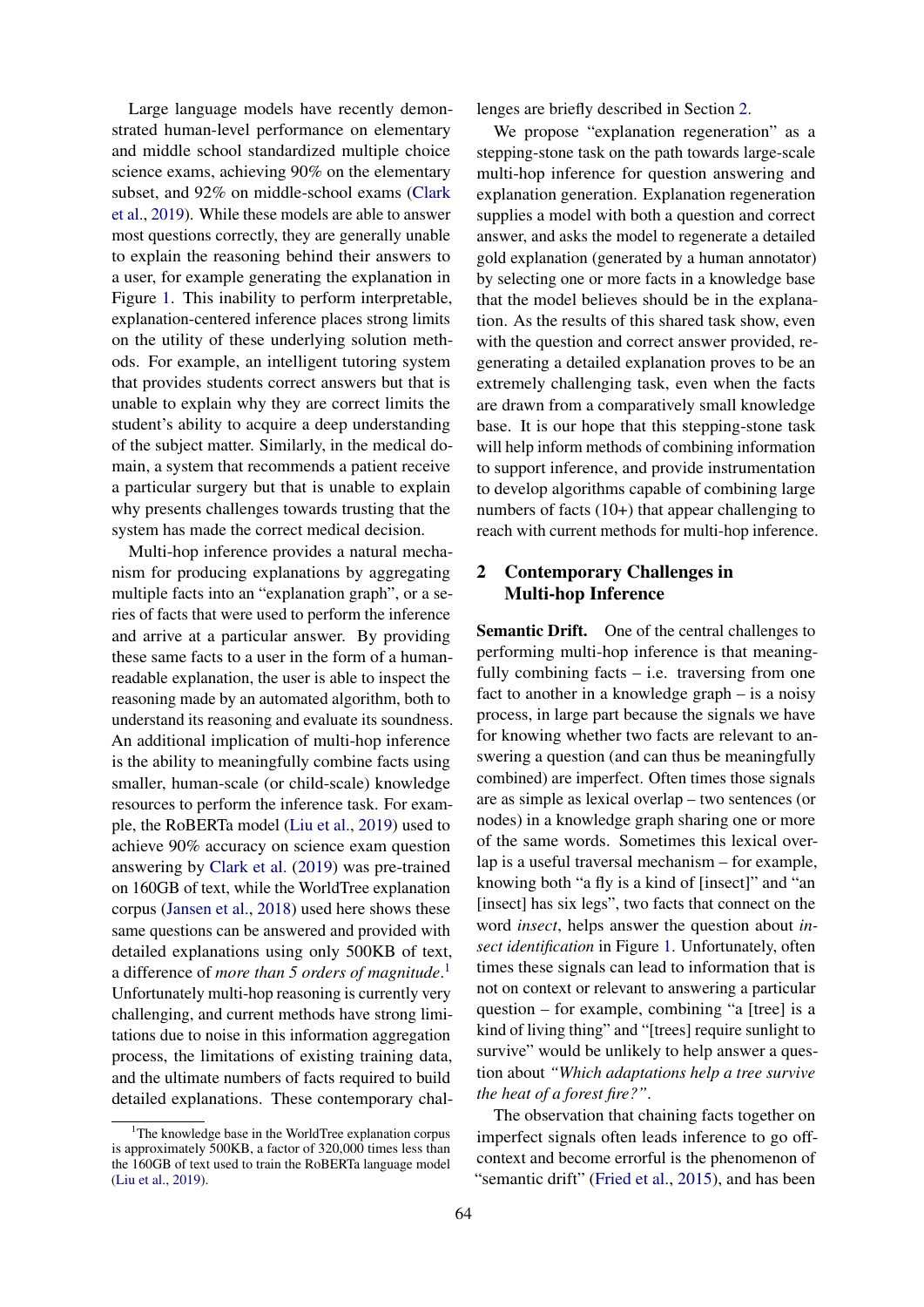<span id="page-2-0"></span>

Figure 2: An example gold explanation graph that contains 11 facts. *Top:* the question and its correct answer. *Bottom:* the 11 facts of the gold explanation. Each fact is represented as a row in a semi-structured table, drawn from a knowledge base of 62 tables totalling approximately 4,950 table rows. Colored edges represent how facts interconnect with each other and/or the question or answer text based on lexical overlap (i.e. sharing one or more of the same lemmas).

demonstrated across a wide variety of representations and traversal algorithms including words and dependencies [\(Fried et al.,](#page-13-1) [2015\)](#page-13-1), embeddings [\(Pan](#page-14-2) [et al.,](#page-14-2) [2017\)](#page-14-2), sentences and sentence-level graphs [\(Jansen et al.,](#page-14-3) [2017\)](#page-14-3), as well as aggregating entire paragraphs [\(Clark and Gardner,](#page-13-2) [2018\)](#page-13-2). Typically multi-hop models see small performance benefits (of between  $1\%$  to 5%) when aggregating 2 pieces of information, and may see small performance benefits when aggregating 3 pieces of information, then performance decreases as progressively more information is aggregated due to this "semantic drift". [Khashabi et al.](#page-14-4) [\(2019\)](#page-14-4) analytically show that semantic drift places strong limits on the amount of information able to be combined for inference.

Long Inference Chains. [Jansen et al.](#page-14-5) [\(2016,](#page-14-5) [2018\)](#page-14-1) showed that even inferences for elementary science require aggregating an average of 6 facts (and as many as 16 facts) to answer and explain the reasoning behind those answers when common sense knowledge is included. With contemporary inference models infrequently able to combine more than 2 facts, the current state-of-the-art is still far from being able to meaningfully combine enough information to produce detailed and thorough explanations to  $4<sup>th</sup>$  grade science questions.

Multi-hop methods are not required to answer questions on many "multi-hop" datasets. [Chen and Durrett](#page-13-3) [\(2019\)](#page-13-3) show that it is possible to achieve near state-of-the-art performance on two popular multi-hop question answering datasets, WikiHop [\(Welbl et al.,](#page-14-6) [2018\)](#page-14-6) and HotPotQA [\(Yang](#page-14-7) [et al.,](#page-14-7) [2018\)](#page-14-7), using baseline models that do not perform multi-hop inference. Because new multi-hop inference algorithms are often characterized using their accuracy on the question answering task as a proxy for their capacity to perform multi-hop inference, rather than explicitly evaluating an algorithm's capacity to aggregate information by controlling the amount of information it can combine (as in [Fried et al.](#page-13-1) [\(2015\)](#page-13-1)), we currently do not have well-controlled characterizations of the information aggregation abilities of many proposed multihop algorithms. The WorldTree explanation corpus [\(Jansen et al.,](#page-14-1) [2018\)](#page-14-1) used in this dataset provides detailed supervised training and evaluation data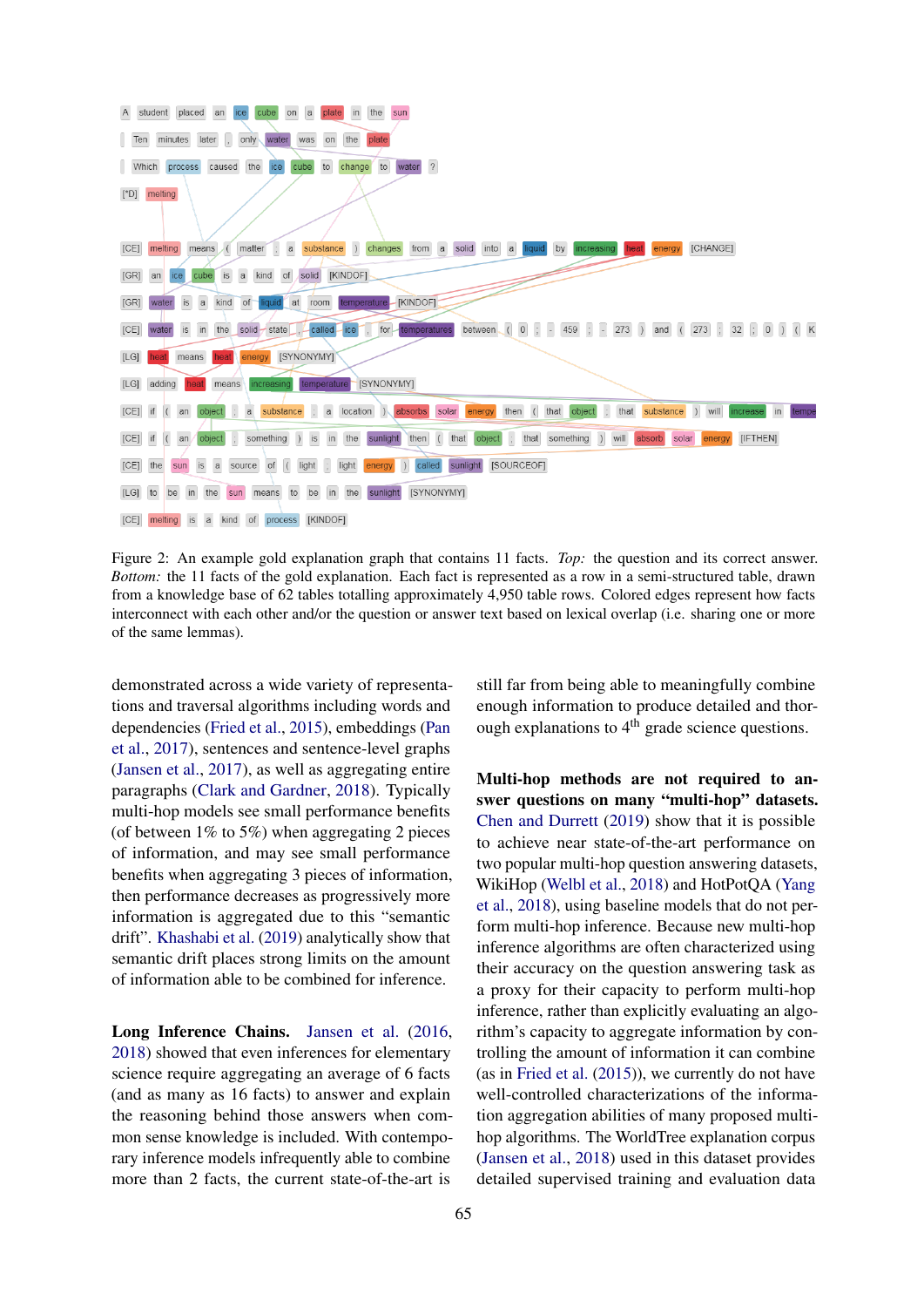<span id="page-3-0"></span>Question: A student placed an ice cube on a plate in the sun. Ten minutes later, only water was on the plate. Which process caused the ice cube to change to water?

Answer Candidates: (A) condensation (B) evaporation (C) freezing *(\*D) melting*

#### Gold Explanation from WorldTree Corpus:

| Explanatory Role | Fact (Table Row)                                                                |
|------------------|---------------------------------------------------------------------------------|
| <b>CENTRAL</b>   | melting means changing from a solid into a liquid by adding heat energy         |
| <b>GROUNDING</b> | an ice cube is a kind of solid                                                  |
| <b>GROUNDING</b> | water is a kind of liquid                                                       |
| <b>CENTRAL</b>   | water is in the solid state, called ice, for temperatures between -273C and 0 C |
| <b>LEXGLUE</b>   | heat means heat energy                                                          |
| LEXGLUE          | adding heat means increasing temperature                                        |
| <b>CENTRAL</b>   | if an object absorbs solar energy then that object will increase in temperature |
| <b>CENTRAL</b>   | if an object is in the sunlight then that object will absorb solar energy       |
| <b>CENTRAL</b>   | the sun is a source of (light; light energy) called sunlight                    |
| <b>LEXGLUE</b>   | to be in the sun means to be in the sunlight                                    |
| <b>CENTRAL</b>   | melting is a kind of process                                                    |

#### Explanation Regeneration Task (Ranking):

| Rank           | Gold   | Fact (Table Row)                                                            |
|----------------|--------|-----------------------------------------------------------------------------|
| 1              | $\ast$ | melting is a kind of process                                                |
| 2              |        | thawing is similar to melting                                               |
| 3              |        | melting is a kind of phase change                                           |
| $\overline{4}$ |        | melting is when solids are heated above their melting point                 |
| 5              |        | amount of water in a body of water increases by (storms; rain; ice melting) |
| 6              |        | an ice cube is a kind of object                                             |
| 7              | ∗      | an ice cube is a kind of solid                                              |
| 8              |        | freezing point is similar to melting point                                  |
| 9              |        | melting point is a property of a (substance; material)                      |
| 10             |        | glaciers melting has a negative impact on the glaicial environment          |
| 11             |        | plate tectonics is a kind of process                                        |
| 12             |        | sometimes piles of rock are formed by melting glaciers depositing rocks     |
| 13             |        | melting point can be used to identify a pure substance                      |
| 14             |        | ice crystals means ice                                                      |
| 15             |        | the (freezing point of water; melting point of water) is $0C$               |
| 16             |        | the melting point of iron is 1538C                                          |
| 17             |        | the melting point of oxygen is -218.8C                                      |
| 18             | ∗      | melting means changing from a solid into a liquid by adding heat energy     |
| 19             |        | adding salt to a liquid decreases the melting point of that liquid          |
| 20             |        | ice is a kind of food                                                       |
|                |        |                                                                             |

Ranks of gold rows: 1, 7, 18, 53, 102, 384, 408, 858, 860, 3778, 3956 Average precision of ranking: 0.149

Figure 3: An example ranking from the *tf.idf* baseline system for the explanation reconstruction task. *Top:* the elementary science question and multiple choice answer candidates, with the correct answer highlighted (the correct answer is supplied to the model). *Middle:* the gold explanation for this question, supplied by the WorldTree corpus. Each fact/sentence is represented as a row in a semi-structured table (see Section [4](#page-4-0) for a description of the explanation corpus and knowledge base). *Bottom:* the baseline system's rankings of the facts in the knowledge base, where facts believed to be in the gold explanation are preferentially ranked to the top of the list.

for how multiple facts can link to produce detailed explanations, providing a targeted method of instrumenting multi-hop performance.

Chance Performance on Knowledge Graphs. [Jansen](#page-13-4) [\(2018\)](#page-13-4) empirically demonstrated that semantic drift can be overpoweringly large or deceptively low, depending on the text resources used to

build the knowledge graph, and the criteria used for selecting nodes. While the chance of hopping to a relevant node on a graph constructed from sentences in an open-domain corpus like Wikipedia can be very small, using a term frequency model can increase this chance performance by orders of magnitude, increasing chance traversal performance beyond the performance of some algorithms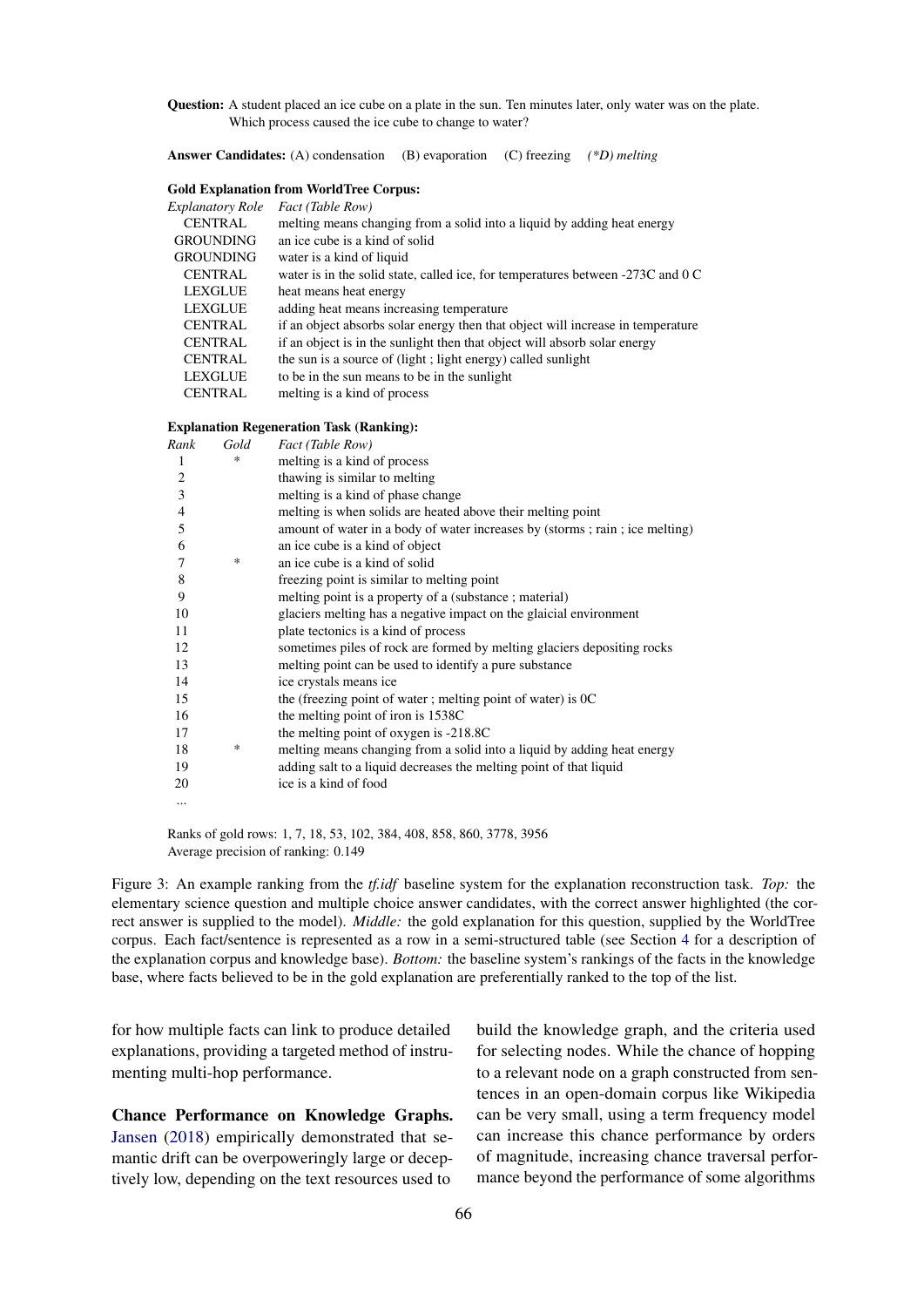reported in the literature. Unfortunately evaluating the chance performance on a knowledge graph is currently a very expensive manual task, and we currently suffer from a methods problem of being able to disentangle the performance of novel multihop algorithms from the chance performance of the knowledge graphs they use.

Explicit Training Data for Multi-hop Inference and Explanation Construction. Because of the difficulty and expense associated with manually annotating inference paths in a knowledge base, most multi-hop inference algorithms have lacked explicit supervision for the multi-hop inference task. As a result, models have often had to use other latent signals – like answering a question correctly – as a proxy for doing well at the multi-hop inference task, even if they do not have a strong correlation with producing meaningful combinations of information or strong explanations [\(Jansen et al.,](#page-14-3) [2017\)](#page-14-3).

### 3 Task Description

The explanation regeneration task supplies both the question and correct answer, and requires a model to build an explanation for why the answer is correct. We consider this a stepping-stone task towards multi-hop inference for question answering as the model (strictly speaking) is only required to perform an explanation construction task, and is not required to perform the question answering task of inferring the correct answer to the question – though models are free to also undertake this step if they wish.

To encourage a wide variety of techniques both graph-based and otherwise, the evaluation of explanation reconstruction is framed as a ranking task. For a given question, the model is given the question and correct answer text, and must selectively rank a list of knowledge base facts such that those the model believes are a part of a gold explanation for that question are preferentially ranked to the top of a list.

An example question and gold explanation graph are shown in Figure [2.](#page-2-0) The question asks a student to infer what process causes an ice cube to turn into water when placed in the sun. The detailed explanation is aimed at supplying all facts required to have a detailed understanding of the situation to arrive at the correct answer, and includes both core scientific knowledge (e.g. *"if an object absorbs solar energy then that object will increase in temperature"*) and world knowledge (e.g. *"an ice cube is* *a kind of solid"*). This scientific and world knowledge is generally not supplied in the question, but is knowledge a computational algorithm would likely require in order to arrive at a complete explanation that would be meaningful to someone who may not possess that world knowledge. In this way the level of detail in the explanations is aimed at a young child that possesses minimal world knowledge, and the explanations tend to represent instantiated versions of scripts or frames [\(Schank and Abelson,](#page-14-8) [1975;](#page-14-8) [Baker et al.,](#page-13-5) [1998\)](#page-13-5) that a model would have to understand or use to completely reconstruct the explanation.

An example of the explanation reconstruction task framed as a ranking problem is shown in Figure [3.](#page-3-0) Here, an example model (the *tf.idf* baseline) must preferentially rank facts from the knowledge base that it believes are part of the gold explanation to the top of the ranked list. In the case of the example question about ice melting in the sun, only three of the facts listed in the gold explanation are ranked within the top 20 facts (here, *"melting is a kind of process"* and *"an ice cube is a kind of solid"*, ranked at positions 1 and 7, respectively, as well as the core scientific fact *"melting means changing from a solid to a liquid by adding heat energy"*, ranked at position 18). Explanation reconstruction performance is evaluated in terms of mean average precision (MAP) by comparing the ranked list of facts with the gold explanation. In Section [7,](#page-7-0) we perform extended analyses that further break down the performance of each system submitted to this shared task using both automated analyses as well as a manual analyses of the relevance of highly ranked explanation sentences.

#### <span id="page-4-0"></span>4 Training and Evaluation Dataset

The data used in this shared task comes from the WorldTree explanation corpus [\(Jansen et al.,](#page-14-1) [2018\)](#page-14-1). The data includes approximately 2,200 standardized elementary science exam questions  $3<sup>rd</sup>$  to  $5<sup>th</sup>$ grade drawn from the Aristo Reasoning Challenge (ARC) corpus [\(Clark et al.,](#page-13-6) [2018\)](#page-13-6). 1,657 of these questions include detailed explanations for their answers, in the form of graphs of separate atomic facts that are connected together by having lexical overlap (i.e. shared words) with each other, and/or the question or answer text. For this shared task, the corpus is divided into the standard ARC train, development, and test sets. Considering only questions that contain gold explanations, this results in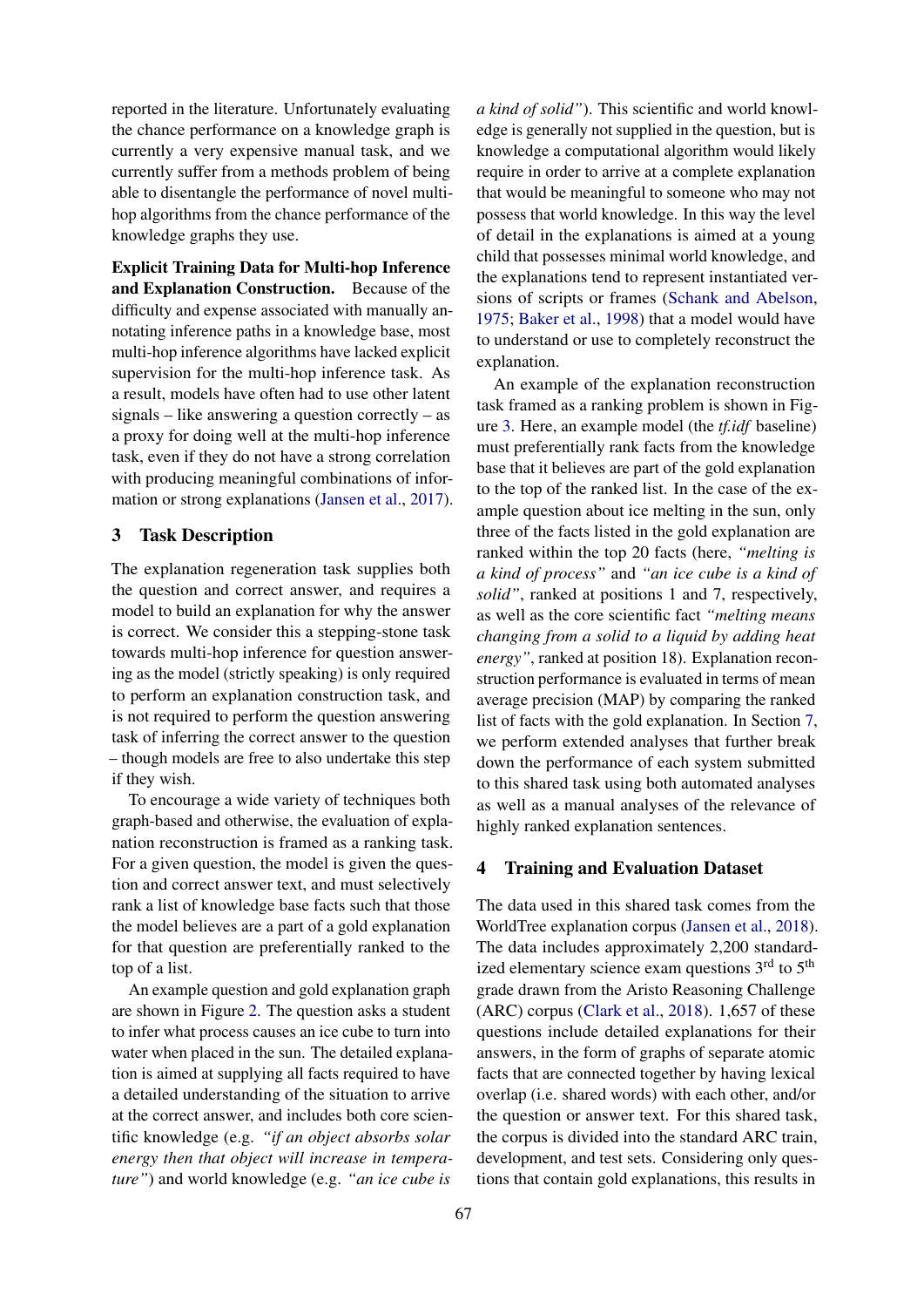<span id="page-5-1"></span>

Figure 4: The distribution of explanation lengths in the training set, represented as numbers of discrete facts (or "table rows") in the explanation. On average, each question contains 6.3 facts in its explanation.

<span id="page-5-2"></span>

Figure 5: The distribution of facts with a given explanatory role, calculated within question. For the average explanation, 61% of explanation facts are labeled as having a *central* role, while 19% are labeled as *grounding*, and the remaining 21% as *lexical glue*. For the average explanation containing 6 facts, approximately 4 of these facts will (on average) be labeled as *central*, one will be labeled *grounding*, and one will be labeled as *lexical glue*.

a total of 902 questions for training, 214 for development, and  $541$  for test.<sup>[2](#page-5-0)</sup> The remaining questions that do not have gold explanation graphs required specialized reasoning (e.g. spatial or mathematical reasoning) that did not easily lend itself to the method of textual explanation used in constructing this corpus.

Each explanation is represented as a reference to one or more facts in a semi-structured knowledge base of tables (the "tablestore"). The tablestore contains 62 tables, each organized around a particular kind of knowledge (e.g. taxonomic knowledge, part-of knowledge, properties, changes, causality, coupled relationships, etc.) developed through a data-driven analysis of understanding the needs

of elementary science explanations [\(Jansen et al.,](#page-14-5) [2016\)](#page-14-5). Each "fact" is represented as one row in a given table, and can be used as either structured or unstructured text. As a structured representation, each table row represents an *n-ary* relation whose relational roles are afforded by the columns in each table. As an unstructured representation, each table includes "filler" columns that allow each row to be read off as a human-readable plain text sentence, allowing the same data to be used for both structured and unstructured techniques.

The WorldTree tablestore contains 4,950 table rows/facts, 3,686 of which are actively used in at least one explanation. Explanation graphs commonly reuse the same knowledge (i.e. the same table row) used in other explanations. The most common fact ("an animal is a kind of organism") is used in 89 different explanations, and approximately 1,500 facts are reused in more than one explanation. Explanations were designed to include detailed world knowledge with the goal of being "meaningful to a 5 year old child", and range from having a single fact to over 16 facts, with the distribution of explanation lengths shown in Figure [4.](#page-5-1) More details, analyses, and summary statistics are included in [Jansen et al.](#page-14-1) [\(2018\)](#page-14-1).

For each explanation, the WorldTree corpus also includes annotation for how important each fact is towards the explanation. There are three categories of importance, with their distribution within questions shown in Figure [5:](#page-5-2)

- CENTRAL: These facts are at the core of the explanation, and are often core scientific concepts in elementary science. For example, in a question primarily testing a knowledge of changes of states of matter, *"melting means changing from a solid to a liquid by adding heat energy"* would be considered having a central role.
- GROUNDING: These facts tend to link core scientific facts in the explanation with specific examples found in the question. For example, a question might require reasoning about ice cubes, butter, ice cream, or other solids melting. These facts (e.g. *"ice is a kind of solid"*) are considered as having a grounding role.
- LEXICAL GLUE: The explanation graphs in WorldTree require each explanation sentence to be explicitly linked to either the question

<span id="page-5-0"></span> $2<sup>2</sup>A$  new version of the WorldTree corpus that substantially expands the size of the dataset is anticipated shortly.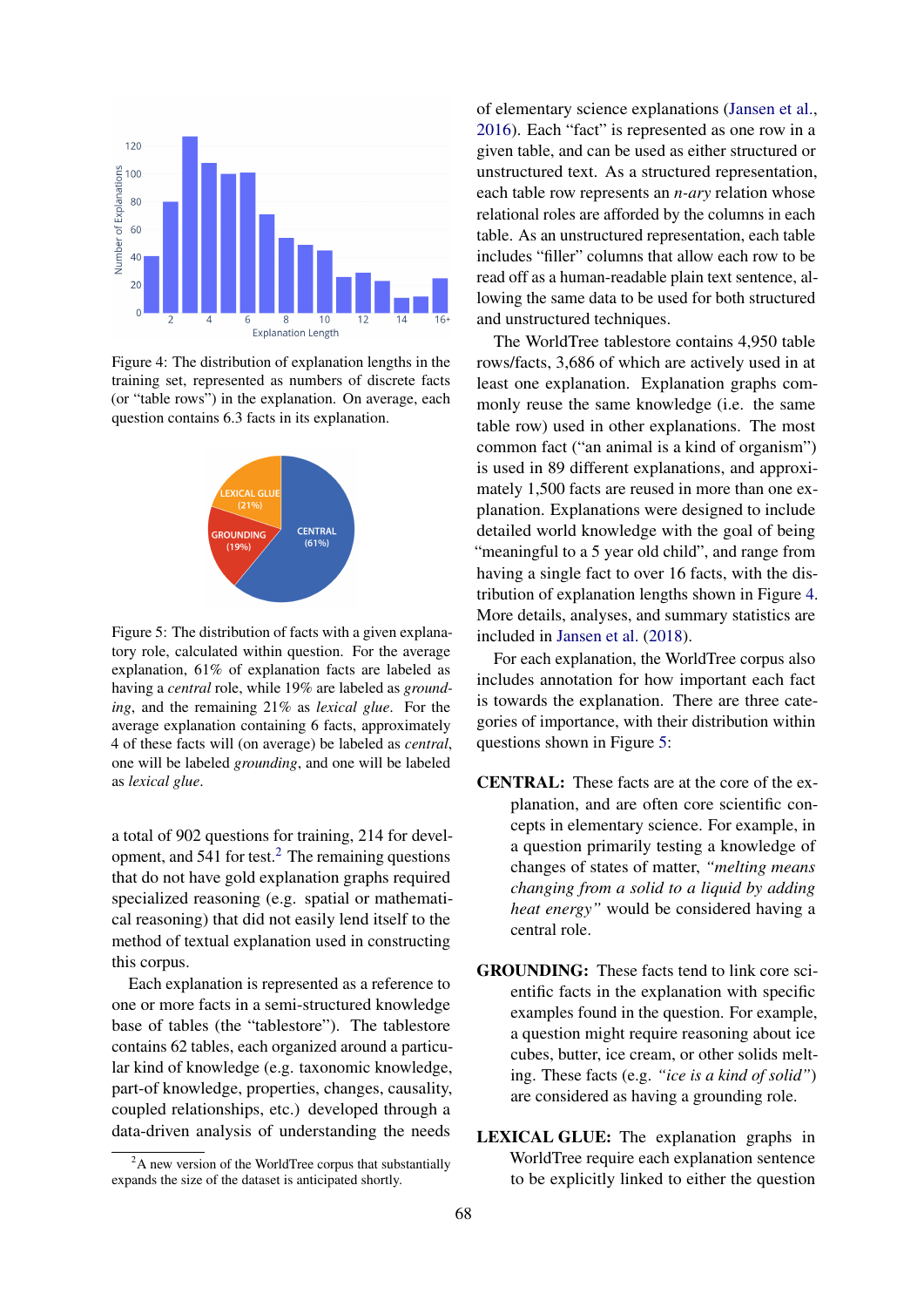text, answer text, or other explanation sentences based on lexical overlap (i.e. two sentences having one or more shared words). Facts with a "lexical glue" role tend to express synonymy or short definitional relationships, potentially between short multi-word expressions, such as *"adding heat means increasing heat energy"*. These are used to bridge two facts in an explanation together when the facts use different words for similar concepts (e.g. one fact refers to *"adding heat"*, while another fact refers to *"increasing heat energy"*). These facts are important for computational explanations, allowing explicit linking between referents, but would likely be considered excess detail when delivering explanations to most human users.

This explanatory role annotation makes it possible to separately evaluate how many central facts, grounding facts, and lexical glue (or synonymy) relations that a given inference method reconstructs. For two algorithms with similar performance, this allows determining whether one primarily reconstructs more of the core "central" facts, making it more likely to be useful to a human user.

## 5 Shared Task Online Competition Setup

Similar to our previous experience in shared task organization [\(Panchenko et al.,](#page-14-9) [2018\)](#page-14-9), we used the CodaLab platform for running the competition online.[3](#page-6-0) For the convenience of the participants, the shared task was divided into two phases. In the *Practice* phase which began on May 20, 2019, we released the participant kit that included the full training and development datasets along with the Python code of the scoring program used in the competition and the Scala code for the *tf.idf* baseline.[4](#page-6-1) In the *Evaluation* phase held from July 12 till August 9, 2019, we provided the participants with a masked version of the test set the rankings of which were shuffled randomly. The actual test set was stored on CodaLab and was not available to the participants, who had to upload their own rankings to receive the MAP value computed on CodaLab. Each team was limited to 15 trials; only one result could be published on the leaderboard.

<span id="page-6-2"></span>

|                   | <b>Performance</b> |       |          |  |
|-------------------|--------------------|-------|----------|--|
| Team              |                    | (MAP) |          |  |
| ChainsOfReasoning | (COR)              | 0.563 |          |  |
| pbanerj6          | (ASU)              | 0.413 |          |  |
| Red Dragon AI     | (RDAI)             | 0.402 | $0.477*$ |  |
| jenlindadsouza    | (JS)               | 0.394 |          |  |
| <b>Baseline</b>   | $(t\text{f.idf})$  | 0.296 |          |  |
|                   |                    |       |          |  |

Table 1: The leaderboard performance of the submitted systems for the explanation regeneration task on the held out test set. (*\** denotes that the team ultimately achieved higher performance post-deadline, and describes this additional in their system description paper.)

#### 6 System Descriptions and Performance

The shared task received public entries from 4 participating teams, with the performance of their systems shown in Table [1.](#page-6-2) In this section we briefly describe these systems.

**Baseline.** A term frequency model that uses a *tf.idf* weighting scheme (e.g. Ch. 6, [Manning et al.,](#page-14-10) [2008\)](#page-14-10) to determine lexical overlap between each row in the knowledge base with the question and answer text. For each row, the cosine similarity between a vectors representing the question text and row text is calculated, and this process is repeated for the answer text. These two cosine similarities serve as features to an SVM*rank* ranking classifier [\(Joachims,](#page-14-11)  $2006$ ), which, for a given question, produces a ranked list of rows in the knowledge base most likely to be part of the gold explanation for that question.

Model 1 (JS). The system by [D'Souza et al.](#page-13-7) [\(2019\)](#page-13-7) performs explanation regeneration first by identifying facts that have high matches with questions using a set of *overlap criteria*, then by ensuring this set of initial facts can meaningfully pair together using a set of *coherency criteria*. Overlap criteria are evaluated using ConceptNet concepts and triples [\(Liu and Singh,](#page-14-12) [2004\)](#page-14-12), FrameNet predicates and arguments [\(Baker et al.,](#page-13-5) [1998\)](#page-13-5), OpenIE triples [\(Angeli et al.,](#page-13-8) [2015\)](#page-13-8), as well as lexical features such as words and lemmas. This results in 76 feature categories that are ranked using SVM*rank* . An error analysis identified 11 common and clear categories of errors that were addressed by reranking candidate rows using a series of hand-crafted rules, such as "if an explanation sentence contains

<span id="page-6-0"></span><sup>3</sup>[https://competitions.codalab.org/](https://competitions.codalab.org/competitions/20150) [competitions/20150](https://competitions.codalab.org/competitions/20150)

<span id="page-6-1"></span><sup>4</sup><https://github.com/umanlp/tg2019task>

<span id="page-6-3"></span><sup>5</sup><http://svmlight.joachims.org/>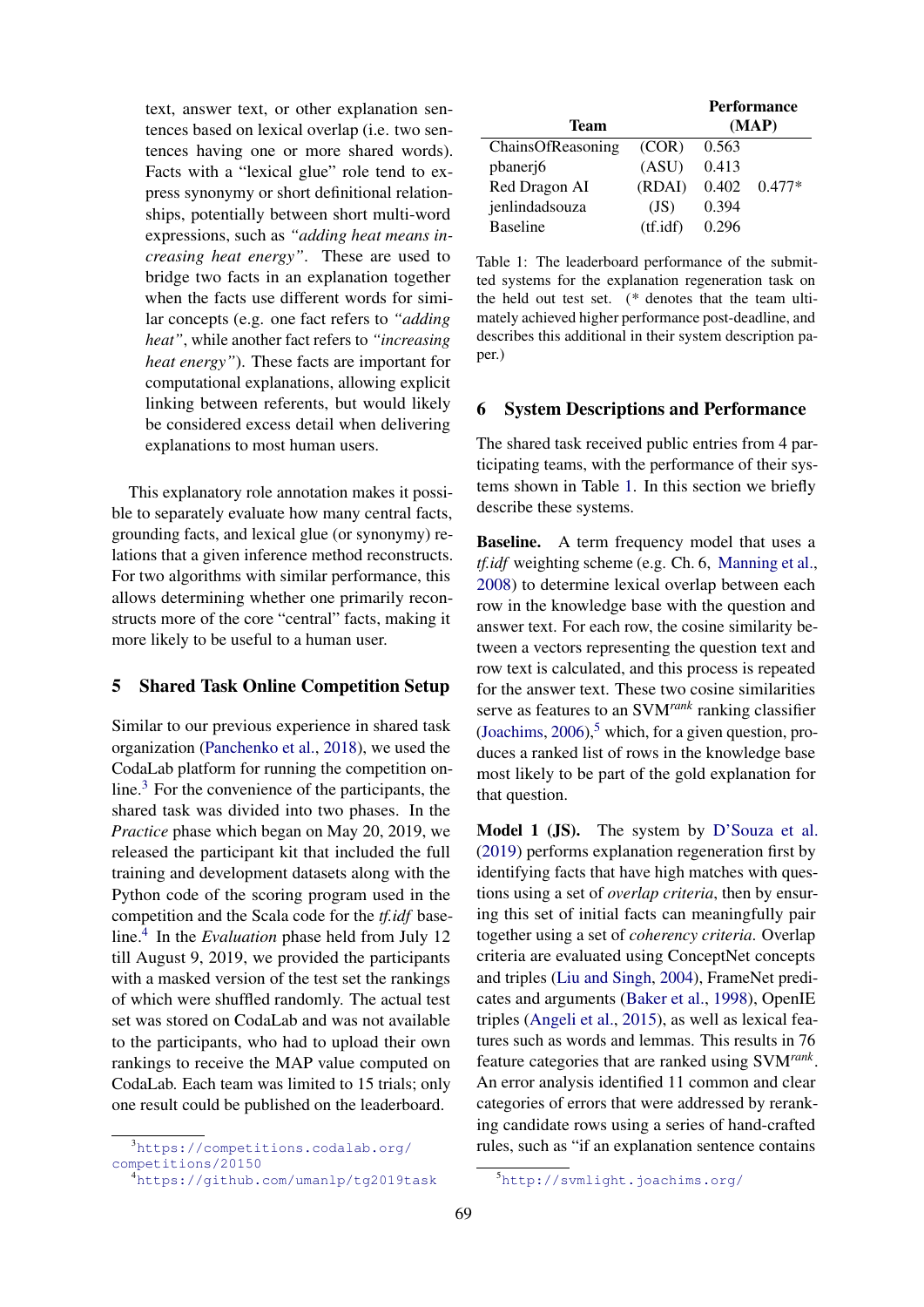a named entity that is not found in the question or answer, reduce its rank". This rule-based reranking resulted in a large 5% performance boost to the model.

Model 2 (ASU). The system by [Banerjee](#page-13-9) [\(2019\)](#page-13-9) models explanation regeneration using a re-ranking paradigm, where a first model is used to provide an initial ranking, and the top-N facts ranked by that system are re-ranked to improve overall performance. Initial ranking was explored using both BERT [\(Devlin et al.,](#page-13-10) [2019\)](#page-13-10) and XLNet [\(Yang et al.,](#page-14-13) [2019\)](#page-14-13) transformer models, fine-tuned on the supervised explanation reconstruction data provided by the training set. Experiments showed that initial ranking performance was improved when trained with additional contextual information, in the form of including parts of gold explanations with question text when training the row relevance ranking task. The reranking procedure involved evaluating both relevance and cosine similarity between explanation rows in a shortlist of top ranked rows, where a shortlist size of N=15 demonstrated maximum reranking performance.

Model 3 (RDAI). This series of systems by [Chai](#page-13-11) [et al.](#page-13-11) [\(2019\)](#page-13-11) explores fine-tuned variations of *tf.idf* and BERT-based models. A BERT model is augmented with a regression module trained to predict the relevance score for each (question text, explanation row) pair, where this relevance score is calculated using an improved *tf.idf* method. Due to the compute time required, the model is used to rerank the top 64 predictions made by the *tf.idf* module.

Model 4 (COR). This best-performing system by [Das et al.](#page-13-12) [\(2019\)](#page-13-12) presents two models: a BERT baseline that ranks individual facts, and a BERT model that ranks paths of facts. Where other submissions used BERT as a reranking model, here the BERT baseline is used to rank the entire set of facts in the knowledge base, increasing performance to 0.56 MAP on the development set. This team observed that for 76% of questions, *all* the remaining facts in the explanation are within 1 hop of the top 25 candidates returned by a *tf.idf* model. They then construct a path ranking model, where a BERT model is trained with valid short chains of valid multi-hop facts from the top 25 candidates. Because of the large number of possible permutations of multi-fact combinations, the computational requirements of this chain model are significantly higher, and due to this limitation the

chain model was evaluated only using the top 25 or top 50 candidates. While this path ranking model slightly underperformed the BERT baseline, it did so while substantially undersampling the space of possible starting points for chains of reading (top 25 candidate facts *vs* all 4,950 facts). The team then show how an ensemble method that uses the path ranking model for high-confidence cases, and the BERT baseline for low-confidence cases can achieve higher performance than either model independently.

#### <span id="page-7-0"></span>7 Extended Evaluation and Analysis

The annotation in the WorldTree corpus and its supporting structured knowledge base allows performing detailed automated and semi-automated characterizations of model performance. To help assess each model's capacity to perform multi-hop inference, we perform an evaluation of model performance using lexical overlap between questions and facts as a means of determining the necessity of requiring multiple hops to find and preferentially rank a given fact. To mitigate issues with fullyautomated evaluations of explanation regeneration performance, we also include a manual evaluation of the relevance of highly-ranked facts in Table [3.](#page-10-0) We include additional automated characterizations of performance in Table [4.](#page-11-0)

### 7.1 Performance by Lexical Overlap / Multiple Hops

Ostensibly the easiest explanatory facts for many models to locate are those that contain a large number of shared words with the question and/or answer text, $<sup>6</sup>$  $<sup>6</sup>$  $<sup>6</sup>$  while those with only a single shared</sup> word can be difficult or improbable to locate [\(Jansen,](#page-13-4) [2018\)](#page-13-4). Those explanatory facts that do not contain shared words with the question or answer require multi-hop methods to locate, traversing from question text through one or more other explanatory facts before ultimately being identified. This distinction is shown in Figure [6.](#page-9-0)

Breaking down performance by the amount of lexical overlap (shared words) with the question and/or answer helps characterize how well a given model is performing at the multi-hop inference task. A model particularly able to retrieve facts with a high amount of lexical overlap may show

<span id="page-7-1"></span><sup>6</sup> [Jansen](#page-13-4) [\(2018\)](#page-13-4) empirically demonstrated that sentences containing 2 or more shared words with the question and/or answer text can have an extremely high chance performance at being retrieved.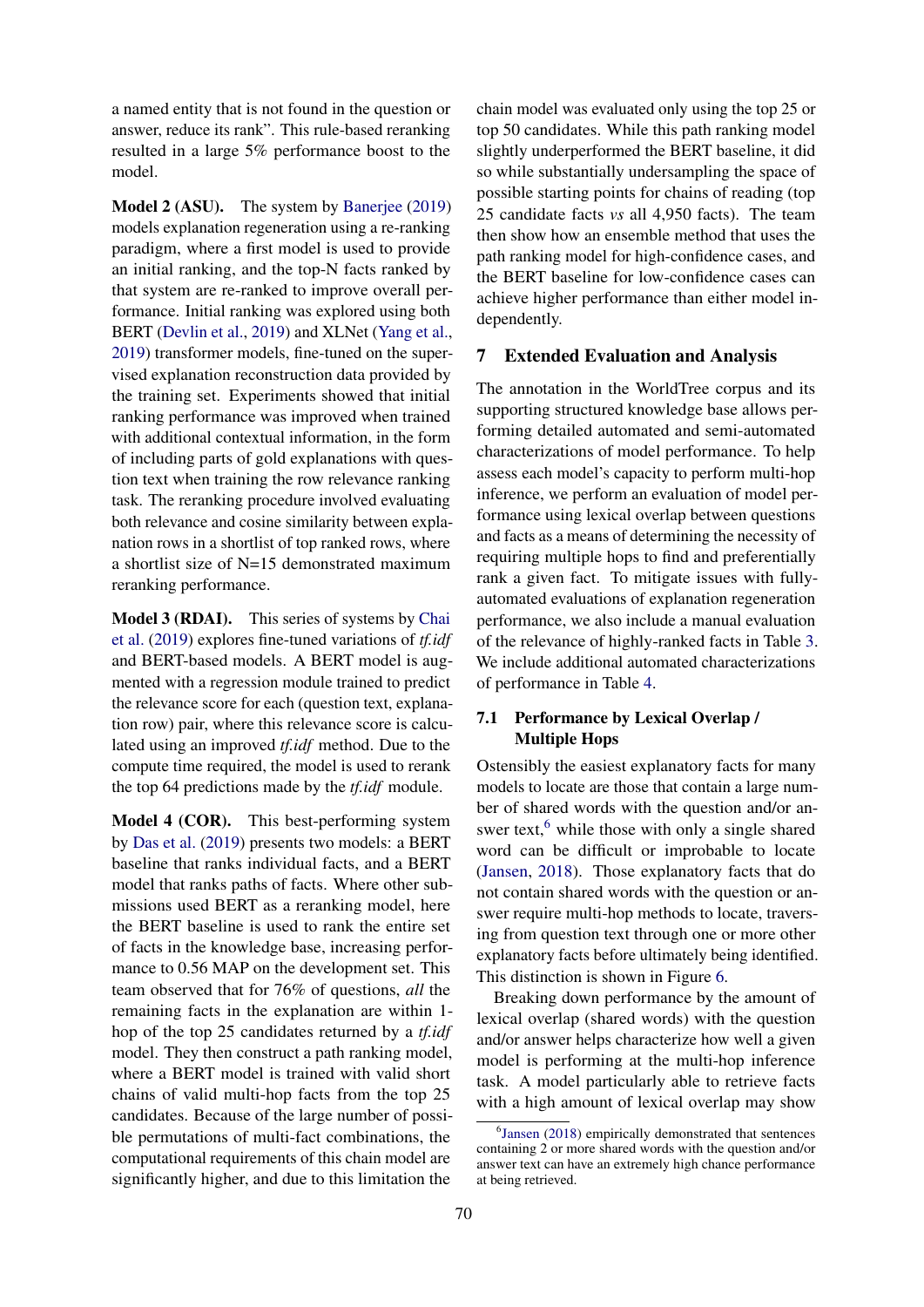<span id="page-8-0"></span>

|                                                                            | <b>Ouestions</b> | <b>Baseline</b> | Team |      |             |            |
|----------------------------------------------------------------------------|------------------|-----------------|------|------|-------------|------------|
| Metric                                                                     | N                | tf.idf          | .JS  | ASU  | <b>RDAI</b> | <b>COR</b> |
| Evaluating overlap considering only nouns, verbs, adjectives, and adverbs: |                  |                 |      |      |             |            |
| $(1-hop)$ Rows with 2 or more shared words with $O/A$                      | 541              | 0.44            | 0.55 | 0.59 | 0.64        | 0.68       |
| $(1-hop)$ Rows with 1 shared word with $O/A$                               | 275              | 0.12            | 0.21 | 0.36 | 0.30        | 0.48       |
| $(2+hop)$ Rows without shared words with O/A                               | 88               | 0.00            | 0.13 | 0.20 | 0.15        | 0.31       |
| Evaluating overlap without filtering (all words considered):               |                  |                 |      |      |             |            |
| $(1-hop)$ Rows with 2 or more shared words with $Q/A$                      | 541              | 0.35            | 0.45 | 0.50 | 0.54        | 0.61       |
| $(1-hop)$ Rows with 1 shared word with $O/A$                               | 275              | 0.18            | 0.29 | 0.39 | 0.34        | 0.50       |
| $(2+hop)$ Rows without shared words with O/A                               | 88               | 0.00            | 0.12 | 0.24 | 0.19        | 0.35       |

Table 2: Explanation reconstruction performance broken down by the level of lexical overlap a given fact has with the question and/or answer. *1-hop* refers to facts that have at least one shared word with the question or answer. *2+ hops* refers to facts that do not have lexical overlap with question or answer text, and must be traversed to from the question text through other facts. Results across all models show that performance at finding facts generally decreases as the proportion of lexical overlap between the question text and a given fact decreases. Performance reflects mean average precision on the explanation regeneration task. Note that average performance in this analysis is normalized by the number of questions a given criterion applies to *(N)*, and not the total number of questions in the evaluation corpus, and as such may vary from lexical overlap results reported in participant papers.

a large overall performance in explanation reconstruction, but be poor at performing multi-hop inference. Similarly, a model particularly able to perform multi-hop inference without a strong retrieval component may have its multi-hop performance masked by an overall low score at the multi-hop inference task. Performance on identifying facts that do not have lexical overlap with the question or answer is a strong indicator of multi-hop inference performance, as these facts can only be found through indirect means, such as "hopping" to other intermediate facts between them and the question or answer text.

Model performance broken down by explanation rows that contain lexical overlap with question or answer terms is included in Table [2.](#page-8-0) Here, lexical overlap is assessed by the intersection of the set of lemmas in both question and answer text, versus the set of words in a given table row. This means that multiple mentions of the same word, or words that reduce to the same lemma, are considered only a single word of overlap. For example, if the question and answer contained three occurrences of the word "organisms", and a given table row also contained two occurrences of "organism", this would still only count as one word of lexical overlap between question and row text.

Table [2](#page-8-0) shows that for all models submitted to the shared task, the largest contributor to model performance is from locating explanation sentences that have 2 or more shared words with the question or answer. Similarly, models also derive moderate performance from locating explanation sentences that contain only a single word of overlap between question and answer. All models show their lowest performance on locating gold explanation facts that do not contain lexical overlap with the question or answer, ranging from a MAP of nearly zero (for the *tf.idf* model, which exclusively uses lexical overlap to rank explanation sentences), to a MAP of up to one half of a given model's *"2+ shared word"* performance, depending on whether only content lemmas (nouns, verbs, adjectives, and adverbs) or all lemmas are considered for lexical overlap.

Recent work has demonstrated that it is possible for models to achieve high performance on multihop datasets without performing multi-hop inference [\(Chen and Durrett,](#page-13-3) [2019;](#page-13-3) [Min et al.,](#page-14-14) [2019\)](#page-14-14), highlighting the need to directly instrument multihop performance versus overall performance to gauge progress on this challenging task. The evaluation in Table [2](#page-8-0) shows that higher overall explanation regeneration performance does not necessarily imply better multi-hop performance. The best-performing model achieves a MAP of 0.35 on ranking *2+ hop* facts, up from the negligible *2+ hop* performance of the baseline model. While this *2+ hop* performance is low in an absolute sense, it represents a substantial improvement in the stateof-the-art on this dataset.

It is important to note that examining the performance on facts without lexical overlap is not a complete assessment of multi-hop performance. Indeed, it is common for certain clusters of facts to contain lexical overlap not only with the question and answer, but also with each other. Identify-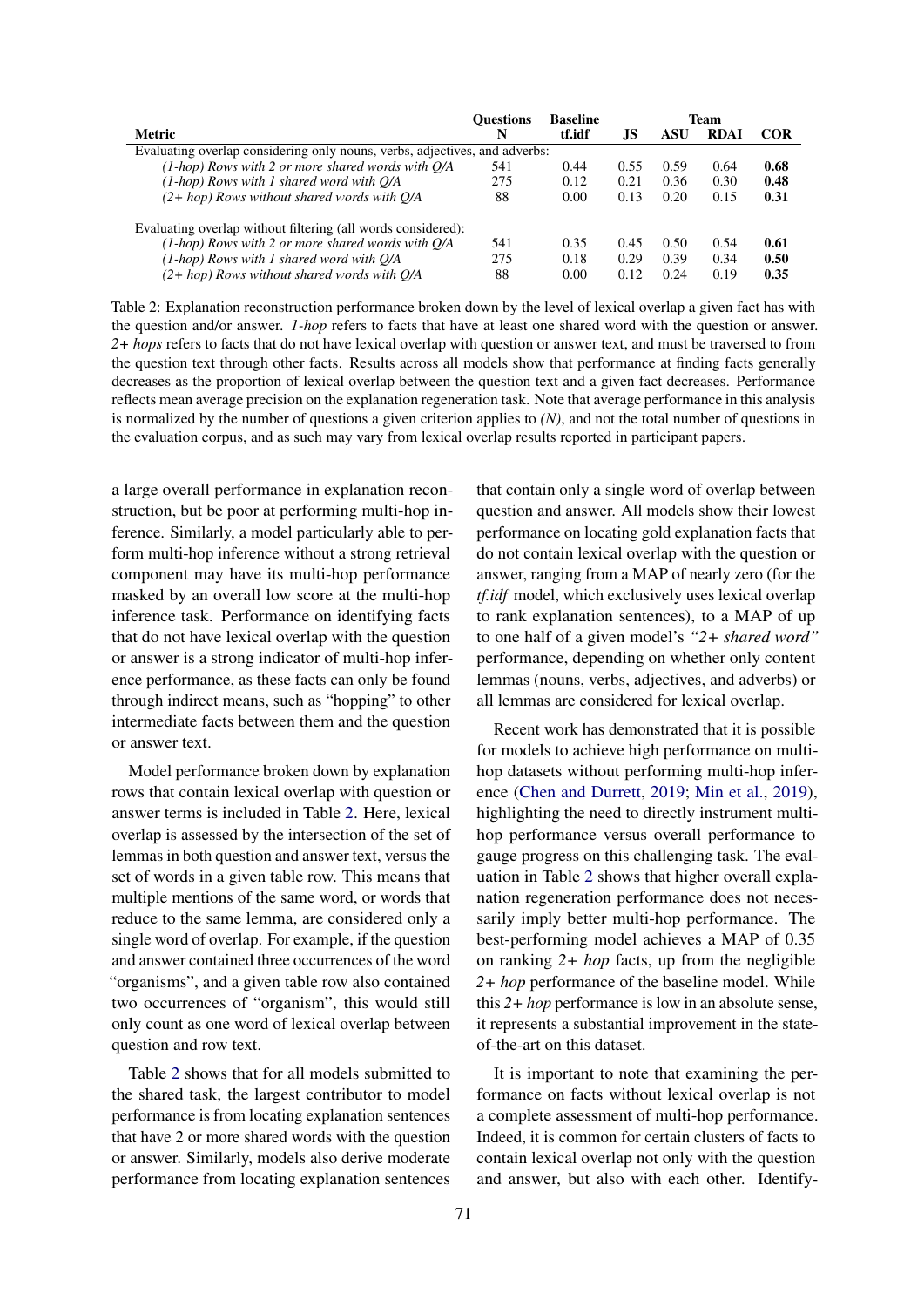<span id="page-9-0"></span>

| <b>Ouestion</b>                                                  |  |
|------------------------------------------------------------------|--|
| <b>Recycling newspapers is good for the</b>                      |  |
| environment because it:                                          |  |
| Answer: helps conserve resources.                                |  |
|                                                                  |  |
| Gold Explanation Sentences that share                            |  |
| 2 or more words with Q or A                                      |  |
| 1. Recycling resources has a positive impact on the              |  |
|                                                                  |  |
| environment and the conservation of those resources.             |  |
|                                                                  |  |
| Gold Explanation Sentences that share                            |  |
| 1 word with O or A                                               |  |
| 2. A newspaper is made of paper.                                 |  |
| 3. Trees are a kind of <b>resource</b> .                         |  |
| 4. "To be <b>good</b> for" means "to have a positive impact on". |  |
|                                                                  |  |
| Gold Explanation Sentences that                                  |  |

5. Trees are a source of paper.

Figure 6: Example explanation sentences with different degrees of lexical overlap with the question/answer. *Top/Middle:* gold explanation sentences that have two or more *(top)* or exactly one *(middle)* shared words with the question or answer (bolded). *Bottom:* gold explanation sentences that do not have shared words with the question or answer, and are only connected based on shared words with other explanation sentences (underlined).

ing this inter-fact cohesion to successfully locate these clusters of explanatory facts is still a form of multi-hop inference, as it requires integrating knowledge from more than one fact – even if each of those facts contains strong retrieval cues such as lexical overlap with question text. As such, assessing performance on facts without lexical overlap with question text is only one method of assessing multi-hop performance on particularly challenging multi-hop problems, and not a complete characterization of multi-hop performance.

### 7.2 Manual Evaluation of Explanation **Ouality**

For each question in the WorldTree corpus, an annotator has provided a set of gold facts that provide a detailed explanation for why the answer is correct. While this enables supervised training and fully automatic evaluation of explanation generation, the explanation annotation is non-exhaustive – that is, it is possible for there to be facts in the knowledge base that may be relevant to building an explanation for a given question, but that are not included in the gold explanation. This is a pragmatic limitation of the ability to perform entirely automated evaluation using this dataset, as there are often multiple (poten-

ially overlapping) ways of building an explanation for the answer to a question. As a result of this imitation, rows ranked highly by some algorithms may be genuinely useful for building explanations, but would be marked incorrect by the automated evaluation, under-estimating performance in some circumstances. Performing a small-scale manual evaluation of explanation quality at regular milestones helps provide a balance between speed of evaluation during model development, and accuracy in model characterization. To address this need in evaluation accuracy, we performed a manual characterization of model performance for each of the 4 shared task model submissions, as well as the baseline model.

We performed a manual evaluation of fact relevance for all facts ranked within the top 20 for each model on 14 randomly selected questions<sup>[7](#page-9-1)</sup> in the held-out test set. This resulted in 758 manual evaluations of fact relevance. For a given question, all facts ranked in the top 20 across each model were pooled into a single list such that the annotator was blind to which model(s) selected them. The facts were ranked on a 4 point scale: (1) *Gold*, (2) *Highly Relevant* facts that could appear in a gold explanation, (3) *Possibly Relevant* facts generally on broadly similar topics to the question or entities in the question, and (4) facts that are *Not Relevant* to the question. $8$  Examples of these ratings can be found in Figure [7.](#page-10-1)

The results of this manual analysis are shown in Table [3,](#page-10-0) presented as proportions of the top-N ranked rows for each model. In Table [3,](#page-10-0) the proportion marked gold is equivalent to the Precision@N metric in Table [4,](#page-11-0) but measured using 14 questions instead of the entire test set. Using this as a gauge of accuracy, we observe that there is generally strong agreement between the Precision@N values in this sample of 14 questions as to the entire test set, with values generally within a few percent-age points<sup>[9](#page-9-3)</sup>. This manual evaluation shows that

<span id="page-9-3"></span> $9^9$ Notable exceptions are the manual evaluations of the Top-5 values for the ASU and RDAI models, which can vary by

<span id="page-9-1"></span> $7$ The 14 questions selected for manual evaluation were the initial questions in the test set.

<span id="page-9-2"></span><sup>&</sup>lt;sup>8</sup>One of the challenges with such a rating system is its subjectivity. Different explanations can be written for the same question that may contain many of the same facts, or largely different facts. It is also possible that a very detailed explanation that includes a large amount of world knowledge might include more "possibly relevant/topical" facts than a less detailed, more high-level explanation. The methodological issues with manually evaluating explanation quality are left to future work.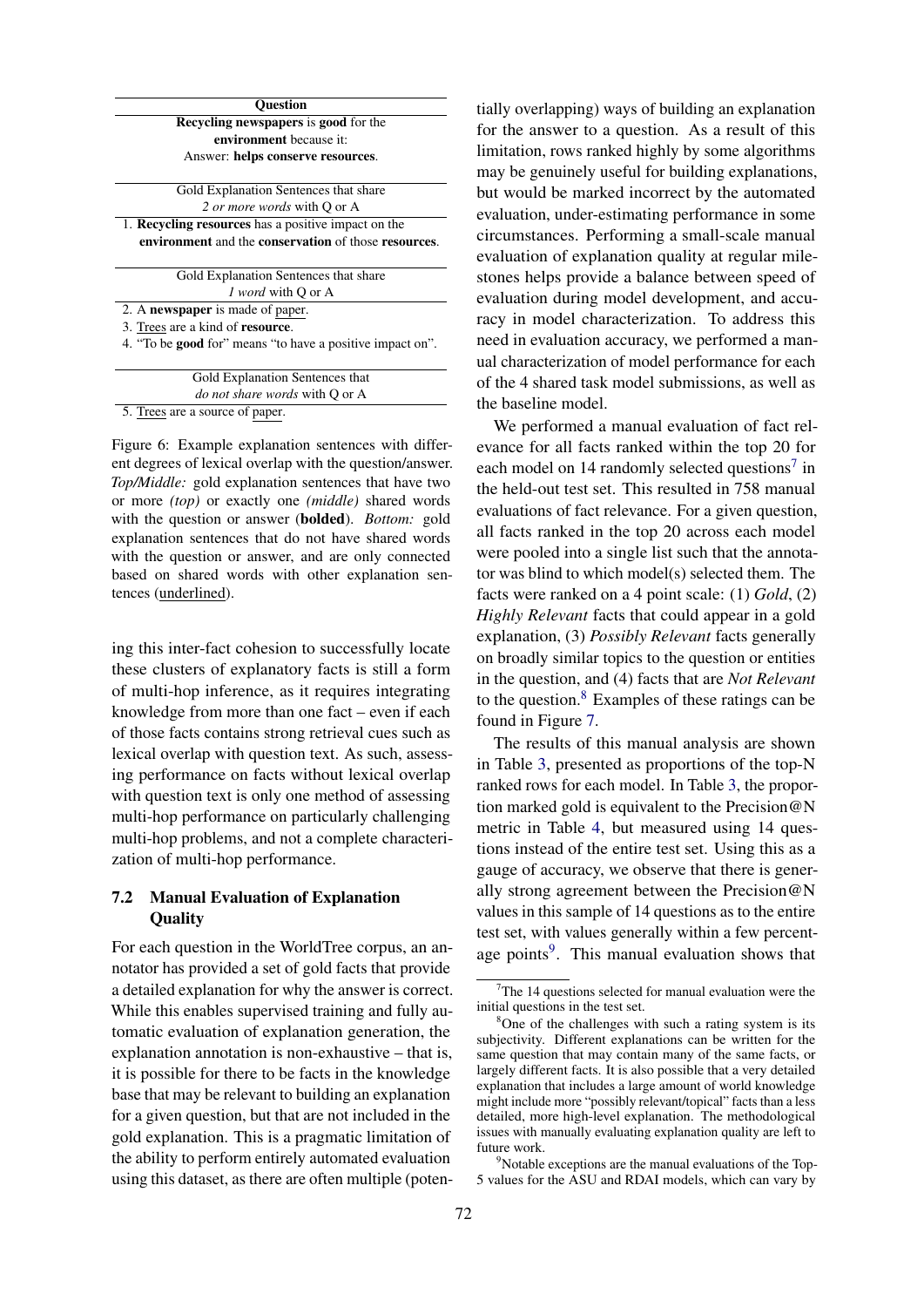<span id="page-10-0"></span>

|                                  | <b>Baseline</b> | <b>Team</b> |            |             |            |  |
|----------------------------------|-----------------|-------------|------------|-------------|------------|--|
| <b>Manual Rating</b>             | tf.idf          | JS          | <b>ASU</b> | <b>RDAI</b> | <b>COR</b> |  |
| Top 5 Ranked Rows                |                 |             |            |             |            |  |
| Marked Gold                      | 27%             | 32%         | 46%        | 36%         | 49%        |  |
| <b>Highly Relevant</b>           | 19%             | 22%         | 26%        | 27%         | 20%        |  |
| Possibly Relevant or Topical     | 40%             | 25%         | 16%        | 30%         | 24%        |  |
| Not Relevant                     | 14%             | 22%         | 13%        | $7\%$       | $7\%$      |  |
| Manual Relevance $@5$ (Gold+HR)  | 46%             | 54%         | 72%        | 63%         | 79%        |  |
| Top 10 Ranked Rows               |                 |             |            |             |            |  |
| Marked Gold                      | 17%             | 23%         | 31%        | 29%         | 34%        |  |
| Highly Relevant                  | 15%             | 15%         | 21%        | 26%         | 17%        |  |
| Possibly Relevant or Topical     | 45%             | 34%         | 25%        | 30%         | 33%        |  |
| Not Relevant                     | 33%             | 29%         | 22%        | 15%         | 16%        |  |
| Manual Relevance $@10$ (Gold+HR) | $32\%$          | 38%         | 52%        | $55\%$      | 51%        |  |
| Top 20 Ranked Rows               |                 |             |            |             |            |  |
| Marked Gold                      | $11\%$          | 14%         | 18%        | 18%         | 20%        |  |
| <b>Highly Relevant</b>           | 13%             | $12\%$      | 18%        | 23%         | 19%        |  |
| Possibly Relevant or Topical     | 40%             | 39%         | 29%        | 38%         | 40%        |  |
| Not Relevant                     | 36%             | 35%         | 35%        | 22%         | 21%        |  |
| Manual Relevance $@20$ (Gold+HR) | 24%             | 26%         | 36%        | 41%         | 39%        |  |

Table 3: Manually rated relevance judgements for the top 5, top 10, and top 20 ranked rows, across 14 randomly sampled questions. Results at top 20 reflect 758 manual judgements. "Marked gold" performance is equivalent to Precision@N performance in Table [4](#page-11-0) with 14 samples instead of 541. Results show that generally between 12% and 27% of top-ranked facts that are not marked as gold may also be highly relevant to building an explanation for a given question. This adjusted performance, summing both gold and manually-rated highly relevant facts, is provided as "Manual Relevance@N".

<span id="page-10-1"></span>

| <b>Ouestion</b>                |                                                                                 |  |  |  |  |  |
|--------------------------------|---------------------------------------------------------------------------------|--|--|--|--|--|
|                                | Q: Many grass snakes are green. The color of the snake most likely helps it to: |  |  |  |  |  |
| (A) climb tall trees           |                                                                                 |  |  |  |  |  |
|                                | (B) fit into small spaces.                                                      |  |  |  |  |  |
|                                | $(*C)$ hide when threatened                                                     |  |  |  |  |  |
| (D) shed its skin              |                                                                                 |  |  |  |  |  |
|                                |                                                                                 |  |  |  |  |  |
| <b>Manual Relevance Rating</b> | <b>Example Row</b>                                                              |  |  |  |  |  |
| Gold                           | Camouflage is used for protection/hiding by prey from predators.                |  |  |  |  |  |
| <b>Highly Relevant</b>         | Camouflage is a kind of adaptation for hiding in an environment.                |  |  |  |  |  |
| Possibly Relevant/Topical      | Eyes can sense light energy for seeing.                                         |  |  |  |  |  |

Figure 7: Example manual ratings of fact relevance for the explanation reconstruction task. "Gold" ratings are automatically determined by whether a fact is marked as gold in the explanation for a given question. For facts not marked as gold, manual ratings of "Highly Relevant", "Possibly Relevant/Topical", and "Not Relevant" were added.

Not Relevant Many animals are herbivores.

across all models, between 12% and 27% of the most highly ranked facts may also be highly relevant to building an explanation for the question, but are not included as part of the gold explanation. All in all, this highlights the importance of treating gold explanation annotation as a minimum set

of facts for assessing coverage and completeness, but that assessing relevance of highly ranked facts is still best accomplished by including at least a modest manual evaluation.

#### 7.3 Additional Performance Evaluation

Additional automatic performance evaluations are shown in Table [4,](#page-11-0) which includes evaluation by

as much as  $\pm 7\%$  from the full test set. All Top-20 values are within 1% of the full test sample in Table [4](#page-11-0)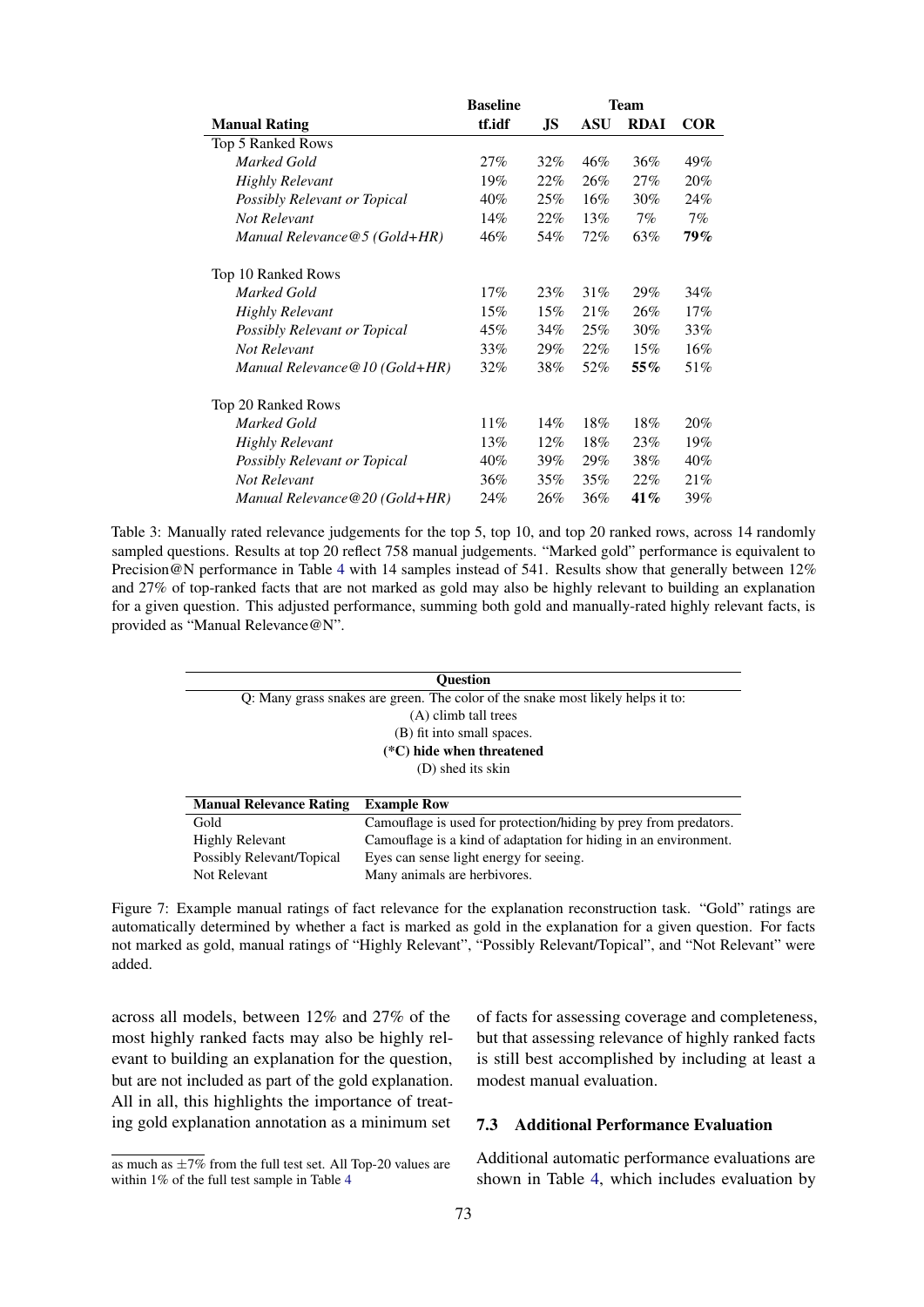<span id="page-11-0"></span>

|                              | <b>Questions</b> | <b>Baseline</b> | <b>Team</b> |            |             |            |  |
|------------------------------|------------------|-----------------|-------------|------------|-------------|------------|--|
| Metric                       | N                | tf.idf          | JS          | <b>ASU</b> | <b>RDAI</b> | <b>COR</b> |  |
| Mean Average Precision (MAP) |                  |                 |             |            |             |            |  |
| <b>MAP</b>                   | 541              | 0.30            | 0.40        | 0.42       | 0.48        | 0.57       |  |
| MAP by Explanatory Role      |                  |                 |             |            |             |            |  |
| <b>CENTRAL</b> rows          | 531              | 0.34            | 0.49        | 0.42       | 0.58        | 0.59       |  |
| <b>GROUNDING</b> rows        | 347              | 0.19            | 0.18        | 0.17       | 0.23        | 0.37       |  |
| LEXICALGLUE rows             | 382              | 0.07            | 0.12        | 0.31       | 0.18        | 0.32       |  |
| MAP by Table Knowledge Types |                  |                 |             |            |             |            |  |
| Retrieval tables             | 541              | 0.31            | 0.43        | 0.43       | 0.46        | 0.54       |  |
| Inference-supporting tables  | 541              | 0.26            | 0.33        | 0.39       | 0.42        | 0.46       |  |
| Complex inference tables     | 541              | 0.20            | 0.15        | 0.28       | 0.31        | 0.33       |  |
| Precision $@N$               |                  |                 |             |            |             |            |  |
| Precision@1                  | 541              | 55%             | 67%         | 63%        | <b>79%</b>  | 79%        |  |
| Precision@2                  | 541              | 43%             | 49%         | 47%        | 63%         | 69%        |  |
| Precision@3                  | 541              | 36%             | 44%         | 44%        | 54%         | $59\%$     |  |
| Precision@4                  | 541              | 31%             | 37%         | 41%        | 48%         | 53%        |  |
| Precision@5                  | 541              | 27%             | $32\%$      | 39%        | 43%         | 48%        |  |
| Precision@10                 | 541              | 17%             | 21%         | 27%        | 29%         | 34%        |  |
| Precision@20                 | 541              | 11%             | 13%         | 18%        | 18%         | 21%        |  |

Table 4: Explanation reconstruction performance broken down by the explanatory role of facts, table knowledge types, and using a Precision@N metric. Note that average performance in this analysis is normalized by the number of questions a given criterion applies to *N*, and not the total number of questions in the evaluation corpus, and as such may vary from lexical overlap results reported in participant papers. Excluding a small number of missing row references also causes a slight performance increase in some models in the second or third decimal place compared to official leaderboard results.

explanatory role, table knowledge category, as well as evaluations of model performance using Precision@N that serves as an automated comparison to the manual relevance evaluation in the previous section.

### 7.3.1 Performance by Explanatory Roles

Table [4](#page-11-0) shows performance broken down by the explanatory role of the facts being analysed. Here, each model creates a ranked list of facts, and the facts in a given question's gold explanation that do not match a filter (either *CENTRAL*, *GROUND-ING*, or *LEXICAL GLUE*) are removed both from the gold explanation and from the ranked list. Mean average precision is then calculated as normal. This evaluation allows assessing how well each model is able to find facts that provide different roles in an explanation, and whether a given method focuses on *core or central* scientific facts, or facts that *ground* entities in the question or answer to those core facts. Similarly, it allows assessing the performance on the *"lexical glue"* facts that help bridge explanation facts together in computational explanations through synonymy relations,

but would likely be considered overly verbose or unnecessary when read by an adult human.

The evaluation shows that all models generally perform best on identifying core or central facts, while ranking grounding facts less highly. "Lexical glue" facts that serve as the connecting glue between facts that use different words to describe the same concept showed the highest variation in performance, with the baseline model nearly ignoring these facts, while two teams rank these nearly as high as the best performance on the *grounding* facts.

### 7.3.2 Performance by Table Knowledge **Types**

Tables can express very different kinds of knowledge, with varying levels of complexity and roles in an explanation. The tables in the WorldTree corpus are broadly divided into three main types:

Retrieval Tables: Tables that generally supply taxonomic (kind-of) or property knowledge.

Inference-Supporting Tables: Tables that include knowledge of actions, object affordances,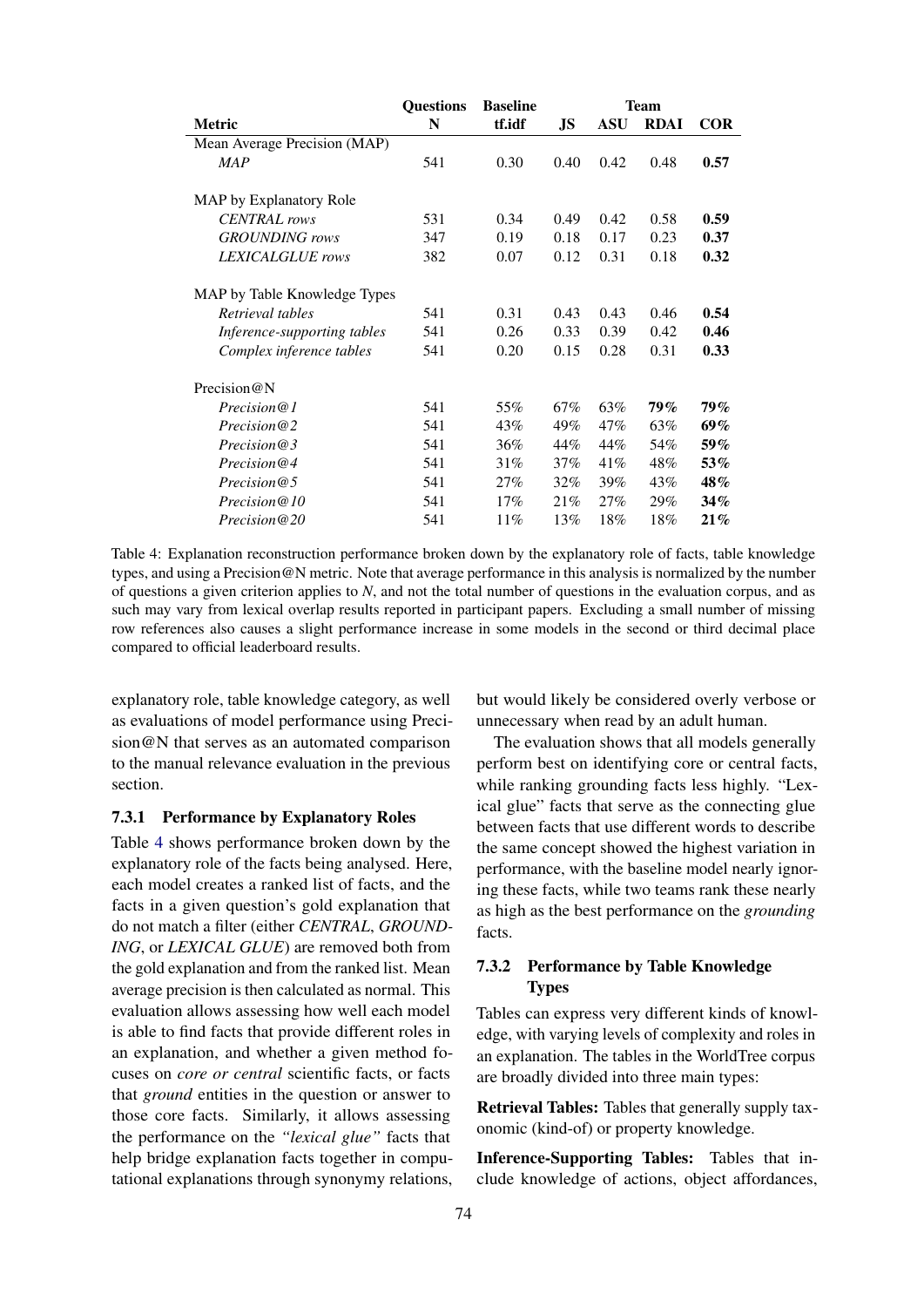uses of materials or devices, sources of things, requirements, or affect relationships.

Complex Inference Tables: Tables that include knowledge of causality, processes, changes, coupled relationships, and if/then relationships.

Table [4](#page-11-0) shows explanation reconstruction performance by table knowledge type. Generally for all models submitted to the shared task, performance for retrieval knowledge types was highest, followed by knowledge from inference supporting tables. Knowledge from complex inference tables was the most challenging for models to find and preferentially rank.

#### 8 Conclusion

The TextGraphs 2019 Shared Task on Multi-Hop Inference for Explanation Regeneration received four team submissions that exceeded the performance of the baseline system. The systems used a variety of methods from additional knowledge resources (such as ConceptNet or FrameNet) to directly training language models to perform multihop inference by predicting chains of facts. The top-performing system increased baseline performance by nearly a factor of two on this task, achieving a new state-of-the-art.

Multi-hop performance. In spite of these achievements, our extended analysis shows that the performance on the most challenging multi-hop inference problems – those facts that do not have lexical overlap with question or answer and must be reached by traversing indirectly through other facts – is still low. Though the bulk of the performance of these systems clusters around identifying facts that have large amounts of lexical overlap with the question or answer (i.e. 2 or more facts), we have seen how these easier-to-locate facts can serve as a spring board to launch more targeted searches for other facts in the explanation.

Language models and training data. The highest performing systems in this shared task made use of language models, which have repeatedly demonstrated record-breaking performance on a wide range of language classification tasks in recent years. These language models tend to have large requirements for supervised training data that are difficult to meet in cases where large-scale manual annotation is required, such as in constructing detailed explanations containing world knowledge. The WorldTree explanation corpus provides a unique resource of large, many-fact structured explanations to train the multi-hop inference task, but the manual generation of these explanations means the corpus (at approximately 1.6k explanations) is orders of magnitude smaller than resources that are traditionally used to train language models. In spite of this, teams on this shared task have proposed methods to address training relevance judgements with this scale of data, and achieved state-of-theart results. While it is unlikely that large-scale supervised structured training data resources will soon become available to test the ultimate limits of language models for explanation generation, the results of this shared task naturally pose the question of whether statistical methods will continue to exceed structured knowledge base approaches to explanation generation (using resources such as ConceptNet and FrameNet), particularly as the field turns to investigating common sense knowledge and other world-knowledge-centered approaches to inference.

Explanation Regeneration as a proxy task for multi-hop inference models. While explanation regeneration does not require a model to find a correct answer to a question, it does help distill the problem of multi-hop inference to center on the task of combining multiple facts together in meaningful ways to support explainable inference. Explanation-centered inference and interpretable machine learning currently take on a variety of forms, from using representations amenable to human explanation for the inference process (e.g., [Swartout et al.,](#page-14-15) [1991;](#page-14-15) [Abujabal et al.,](#page-13-13) [2017;](#page-13-13) [Li](#page-14-16) [et al.,](#page-14-16) [2018\)](#page-14-16), to using black-box systems to arrive at answers that are later mapped onto other, more explainable models (e.g., [Ribeiro et al.,](#page-14-17) [2016\)](#page-14-17). By focusing on the task of meaningfully combining multiple facts to build explanations, our hope is that explanation regeneration can serve as a steppingstone task toward complex inference systems capable of building long chains of inference that both automatically answer questions while providing detailed human-readable explanations for why their reasoning is correct.

### 9 Acknowledgements

The organizers wish to express their thanks to all shared task teams for their participation. We thank Elizabeth Wainwright and Steven Marmorstein for contributions to the WorldTree explanation corpus,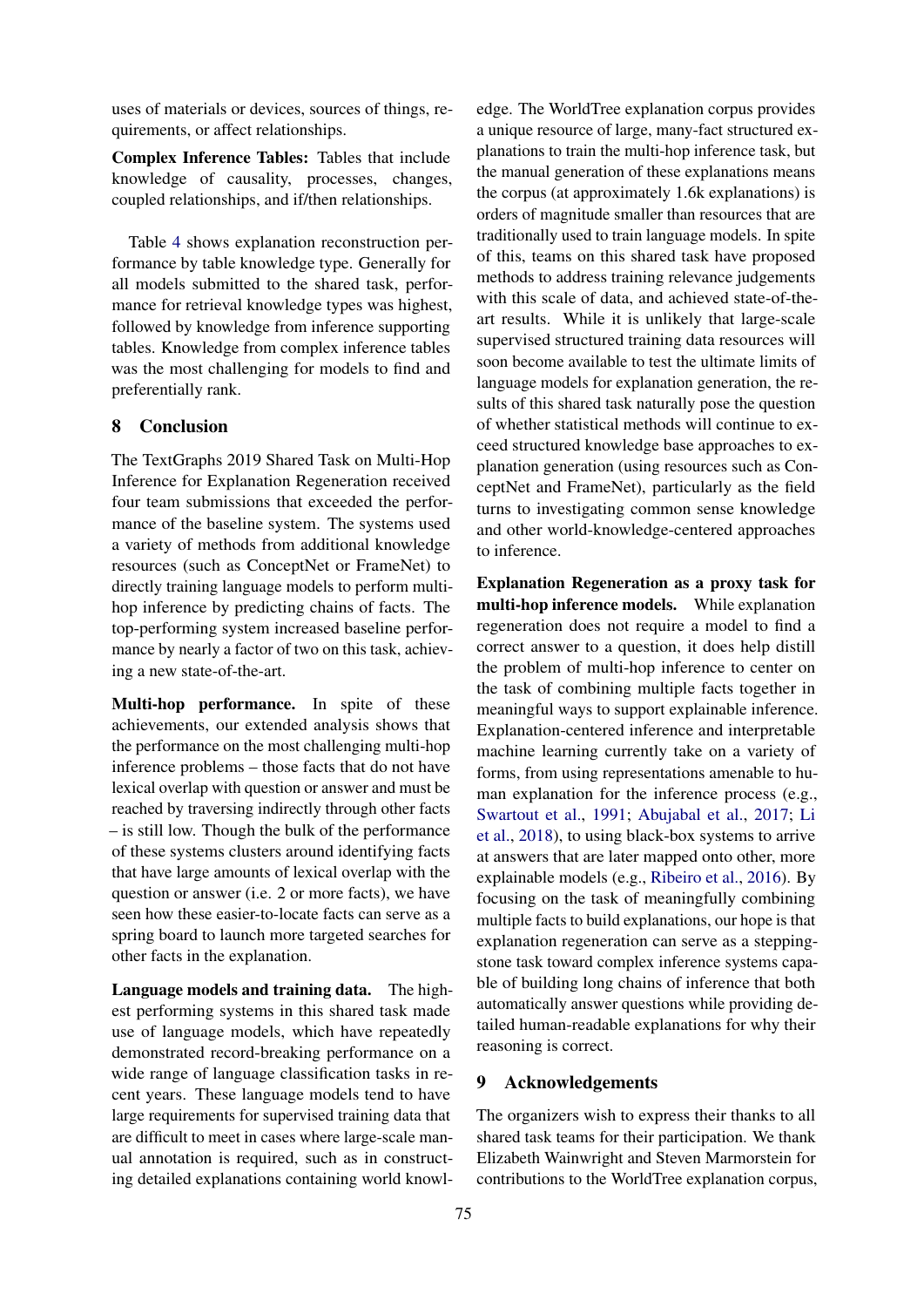who were funded by the Allen Institute for Artificial Intelligence (AI2). Peter Jansen's work on the shared task was supported by National Science Foundation (NSF Award #1815948, "Explainable Natural Language Inference"). Dmitry Ustalov's work on the shared task at the University of Mannheim was supported by the Deutsche Forschungsgemeinschaft (DFG) foundation under the "JOIN-T" project.

#### References

- <span id="page-13-13"></span>Abdalghani Abujabal, Rishiraj Saha Roy, Mohamed Yahya, and Gerhard Weikum. 2017. [QUINT: In](https://doi.org/10.18653/v1/D17-2011)[terpretable Question Answering over Knowledge](https://doi.org/10.18653/v1/D17-2011) [Bases.](https://doi.org/10.18653/v1/D17-2011) In *Proceedings of the 2017 Conference on Empirical Methods in Natural Language Processing: System Demonstrations*, EMNLP 2017, pages 61– 66, Copenhagen, Denmark. Association for Computational Linguistics.
- <span id="page-13-8"></span>Gabor Angeli, Melvin Jose Johnson Premkumar, and Christopher D. Manning. 2015. [Leveraging Lin](https://doi.org/10.3115/v1/P15-1034)[guistic Structure For Open Domain Information Ex](https://doi.org/10.3115/v1/P15-1034)[traction.](https://doi.org/10.3115/v1/P15-1034) In *Proceedings of the 53rd Annual Meeting of the Association for Computational Linguistics and the 7th International Joint Conference on Natural Language Processing (Volume 1: Long Papers)*, ACL-IJCNLP 2015, pages 344–354, Beijing, China. Association for Computational Linguistics.
- <span id="page-13-5"></span>Collin F. Baker, Charles J. Fillmore, and John B. Lowe. 1998. [The Berkeley FrameNet Project.](https://doi.org/10.3115/980845.980860) In *Proceedings of the 36th Annual Meeting of the Association for Computational Linguistics and 17th International Conference on Computational Linguistics - Volume 1*, ACL '98/COLING '98, pages 86– 90, Montréal, QC, Canada. Association for Computational Linguistics.
- <span id="page-13-9"></span>Pratyay Banerjee. 2019. TextGraphs-2019 Shared Task: Explanation ReGeneration using Language Models and Iterative Re-Ranking. In *Proceedings of the Thirteenth Workshop on Graph-Based Methods for Natural Language Processing*, TextGraphs-13, Hong Kong. Association for Computational Linguistics.
- <span id="page-13-11"></span>Yew Ken Chai, Sam Witteveen, and Martin Andrews. 2019. Language Model Assisted Explanation Generation TextGraphs-13 Shared Task System Description. In *Proceedings of the Thirteenth Workshop on Graph-Based Methods for Natural Language Processing*, TextGraphs-13, Hong Kong. Association for Computational Linguistics.
- <span id="page-13-3"></span>Jifan Chen and Greg Durrett. 2019. [Understanding](https://doi.org/10.18653/v1/N19-1405) [Dataset Design Choices for Multi-hop Reasoning.](https://doi.org/10.18653/v1/N19-1405) In *Proceedings of the 2019 Conference of the North American Chapter of the Association for Computational Linguistics: Human Language Technologies, Volume 1 (Long and Short Papers)*, NAACL-

HLT 2019, pages 4026–4032, Minneapolis, MN, USA. Association for Computational Linguistics.

- <span id="page-13-2"></span>Christopher Clark and Matt Gardner. 2018. [Simple](https://doi.org/10.18653/v1/P18-1078) [and Effective Multi-Paragraph Reading Comprehen](https://doi.org/10.18653/v1/P18-1078)[sion.](https://doi.org/10.18653/v1/P18-1078) In *Proceedings of the 56th Annual Meeting of the Association for Computational Linguistics (Volume 1: Long Papers)*, ACL 2018, pages 845–855, Melbourne, VIC, Australia. Association for Computational Linguistics.
- <span id="page-13-6"></span>Peter Clark, Isaac Cowhey, Oren Etzioni, Tushar Khot, Ashish Sabharwal, Carissa Schoenick, and Oyvind Tafjord. 2018. [Think you have Solved Question An](http://arxiv.org/abs/1803.05457)[swering? Try ARC, the AI2 Reasoning Challenge.](http://arxiv.org/abs/1803.05457) arXiv:1803.05457.
- <span id="page-13-0"></span>Peter Clark et al. 2019. [From 'F' to 'A' on the N.Y.](http://arxiv.org/abs/1909.01958) [Regents Science Exams: An Overview of the Aristo](http://arxiv.org/abs/1909.01958) [Project.](http://arxiv.org/abs/1909.01958) arXiv:1909.01958.
- <span id="page-13-12"></span>Rajarshi Das, Ameya Godbole, Manzil Zaheer, Shehzaad Dhuliawala, and Andrew McCallum. 2019. Reasoning over Chains of Facts for Explainable Multi-hop Inference. In *Proceedings of the Thirteenth Workshop on Graph-Based Methods for Natural Language Processing*, TextGraphs-13, Hong Kong. Association for Computational Linguistics.
- <span id="page-13-10"></span>Jacob Devlin, Ming-Wei Chang, Kenton Lee, and Kristina Toutanova. 2019. [BERT: Pre-training of](https://doi.org/10.18653/v1/N19-1423) [Deep Bidirectional Transformers for Language Un](https://doi.org/10.18653/v1/N19-1423)[derstanding.](https://doi.org/10.18653/v1/N19-1423) In *Proceedings of the 2019 Conference of the North American Chapter of the Association for Computational Linguistics: Human Language Technologies, Volume 1 (Long and Short Papers)*, NAACL-HLT 2019, pages 4171–4186, Minneapolis, MN, USA. Association for Computational Linguistics.
- <span id="page-13-7"></span>Jennifer D'Souza, Isaiah Onando Mulang', and Sören Auer. 2019. Team SVM<sup>rank</sup>: Leveraging Featurerich Support Vector Machines for Ranking Explanations to Elementary Science Questions. In *Proceedings of the Thirteenth Workshop on Graph-Based Methods for Natural Language Processing*, TextGraphs-13, Hong Kong. Association for Computational Linguistics.
- <span id="page-13-1"></span>Daniel Fried, Peter Jansen, Gustave Hahn-Powell, Mihai Surdeanu, and Peter Clark. 2015. [Higher-order](https://doi.org/10.1162/tacl_a_00133) [Lexical Semantic Models for Non-factoid Answer](https://doi.org/10.1162/tacl_a_00133) [Reranking.](https://doi.org/10.1162/tacl_a_00133) *Transactions of the Association for Computational Linguistics*, 3:197–210.
- <span id="page-13-4"></span>Peter Jansen. 2018. [Multi-hop Inference for Sentence](https://doi.org/10.18653/v1/W18-1703)[level TextGraphs: How Challenging is Meaningfully](https://doi.org/10.18653/v1/W18-1703) [Combining Information for Science Question An](https://doi.org/10.18653/v1/W18-1703)[swering?](https://doi.org/10.18653/v1/W18-1703) In *Proceedings of the Twelfth Workshop on Graph-Based Methods for Natural Language Processing*, TextGraphs-12, pages 12–17, New Orleans, LA, USA. Association for Computational Linguistics.